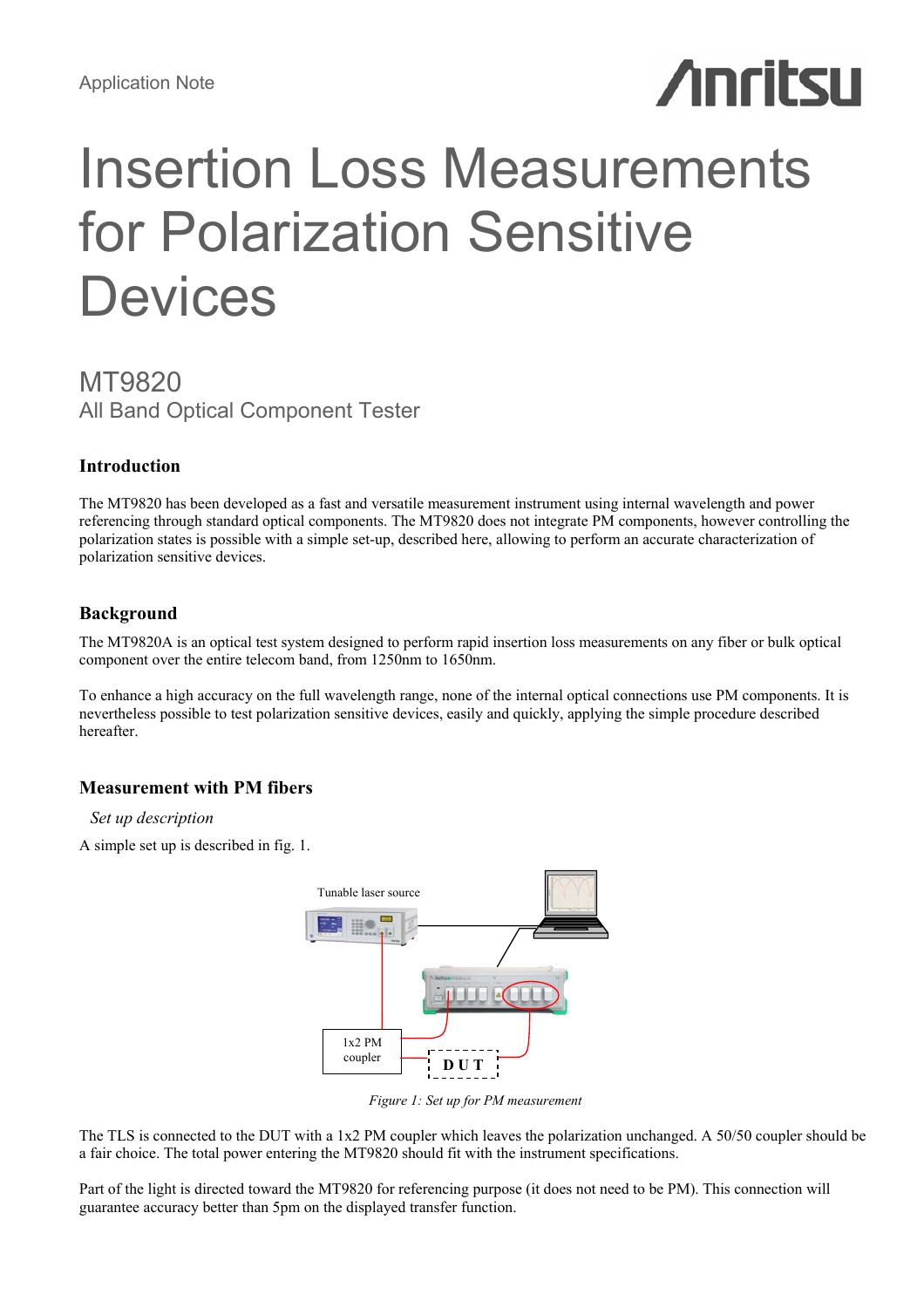The MT9820 is connected to the PC driver as usual through the USB cable. The instrument is synchronized with the acquisition through GPIB connection with the PC or through a BNC connection with the MT9820.

# *Calibration phase*

This configuration by itself could not be used directly to measure the transfer function through the DUT as the power information detected by the MT9820 is not similar to the one entering the DUT.

To identify correctly the power losses through the DUT, a power referencing is first required. The set up for this referencing is straightforward, replacing the DUT by a lossless direct optical connection:



*Figure 2: Calibration set up* 

Each detector which needs to be used in that configuration has to be recalibrated independently.

Run now the software driver of the MT9820:

The parameters describing the tunable laser source are entered in the parameter window as for any measurement. The whole TLS accessible bandwidth **must** be used for this auto calibration.

A single run is performed, using a low sampling resolution (64pm should always fit), which provides a faked transfer function for the coupler. Its value could be weird (positive values may appeared as in the example below) as it uses the external signal instead of the one flowing from the MT9820 output (which is referenced internally). The curve obtained is only an indication and is solely used for this calibration purpose.



Activate the "Control/Calibration" tab to perform the auto referencing:

| Parameters   Transfer functions   Line detection   Control/Calibration   About |                                  |
|--------------------------------------------------------------------------------|----------------------------------|
| $\nabla$ Enter calibration mode                                                |                                  |
| <b>TF</b> Calibration                                                          |                                  |
| Update calibration                                                             | - Detector selection             |
|                                                                                | $61 \quad 402$<br>C.3<br>$C_{4}$ |

- 1. Click on "Enter the calibration mode".
- 2. Select the detector considered (each detector must be calibrated independently) if the single run has been properly performed.
- 3. Click on "Update calibration" and "ok" on the message box. The auto calibration is done and the new values are in the calibration file.

The calibration file lies in the PC disk which means that:

It does not affect the instrument memory,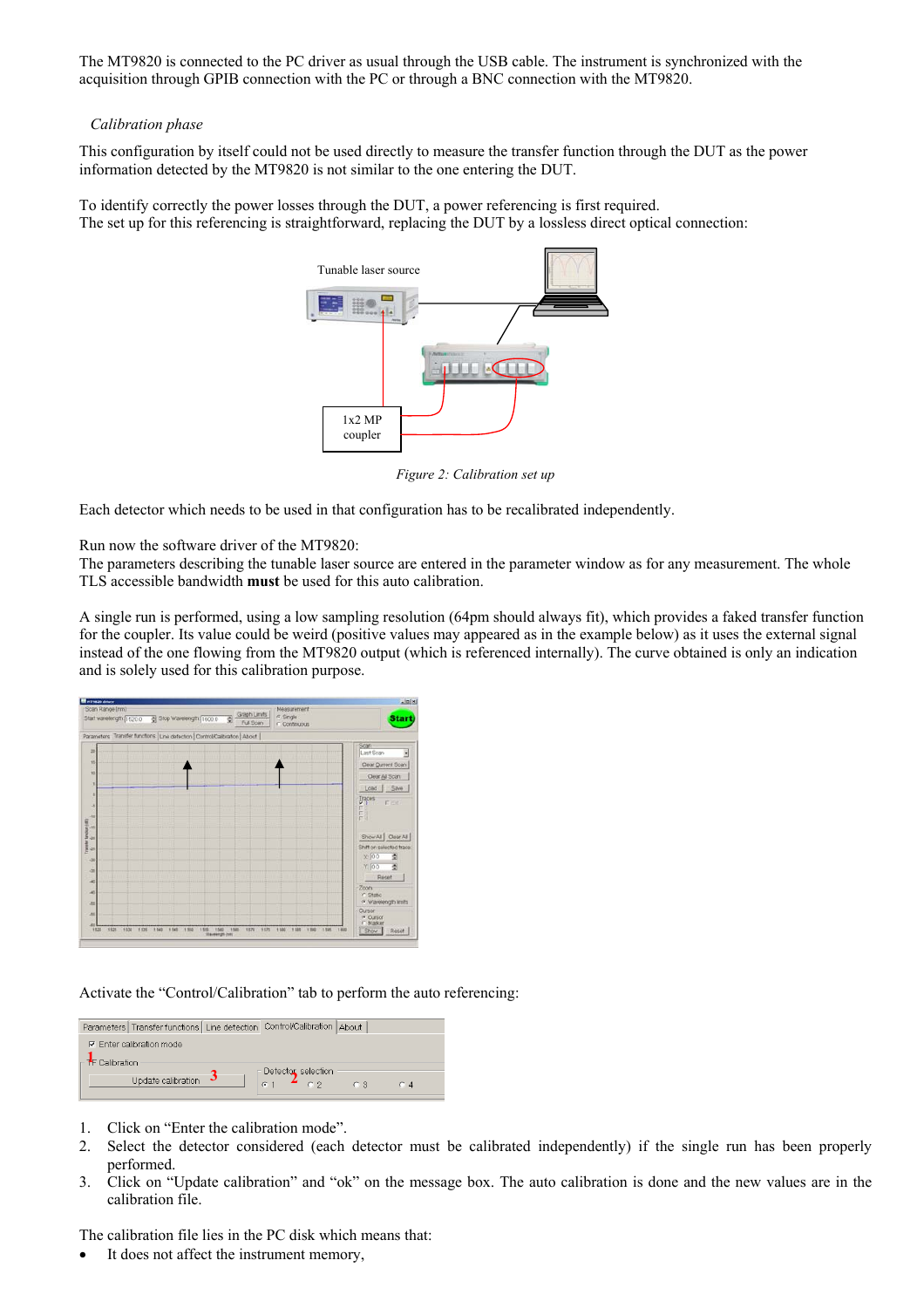- A reset will restore the initial factory configuration,
- The new calibration is PC dependant.

The calibration relevance could be validated by running a new scan on the whole range. A 0dB constant curve should appear.

The initial factory calibration may be easily restored by clicking on "Reset calibration" in the same window.

# *Measurement*

Once the new calibration has been performed, the measurement set up is operational, keeping the set up untouched for the coupler part.

The source may differs from the one used for the calibration as the calibration concerns power ratios, not power by itself.

The DUT must be positioned between the coupler output and the calibrated detector in the MT9820, as shown in fig. 1. The whole link between the source and the detector could then be with PM optical component, at the convenience of the user.

The characterization of polarization sensitive device can now be started, with the same velocity and high accuracy as for standard optical components, on the wavelength range provided by the chosen Tunable Laser Source.

# **Conclusion**

This application note has shown that even if the polarization states of an incoming light are not maintained in the MT9820, it is nevertheless possible to take profit of the high accuracy of this instrument to measure the insertion loss of polarization sensitive devices, with a simple set-up and procedure.

# **More Information**

Visit the MT9820 Product Page at [www.anritsu.com](http://www.anritsu.com)